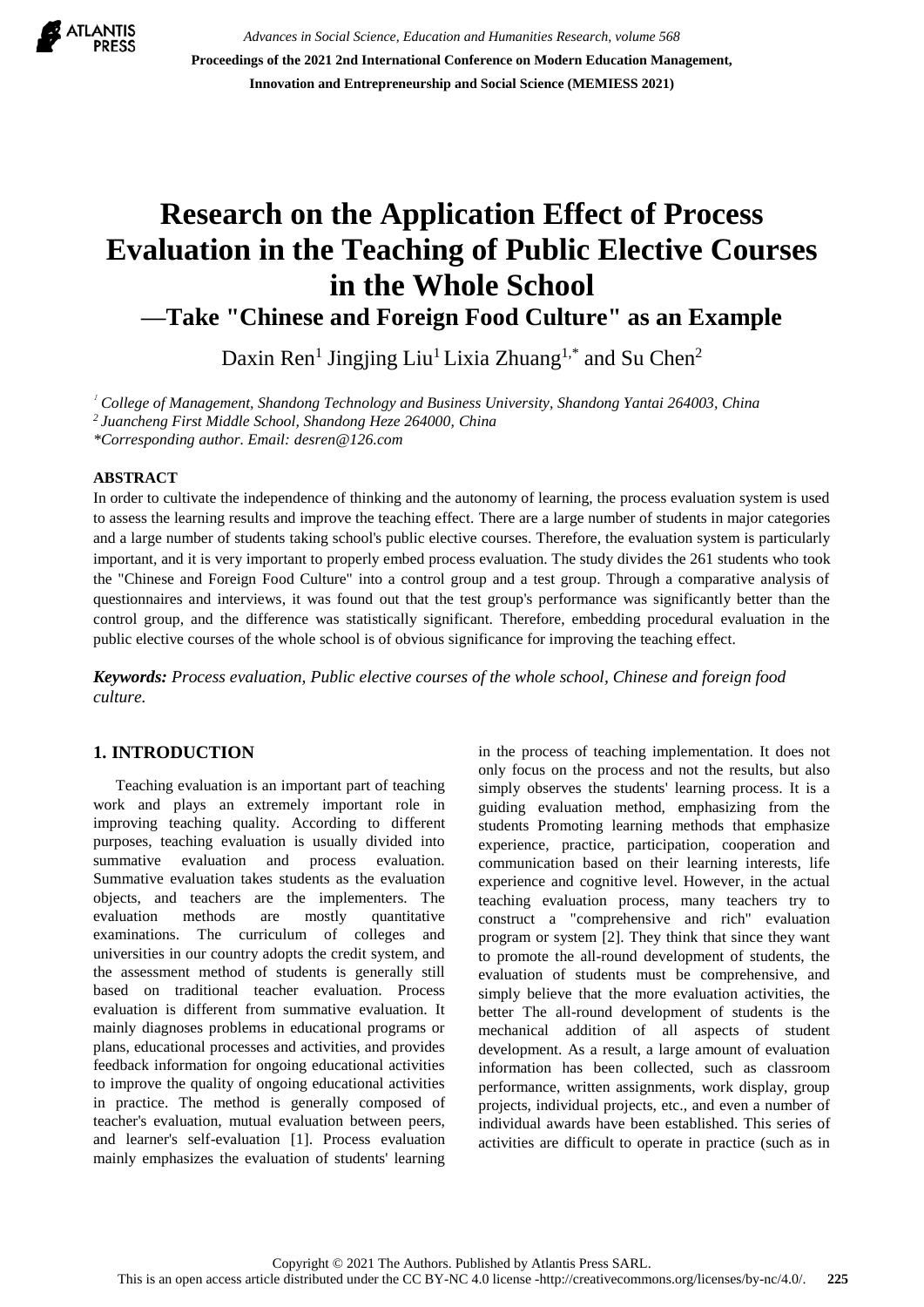large class teaching), tedious and time-consuming. Because the workload is too large to complete with quality and quantity, teachers can only cope with it, making the evaluation mere formality.

The full name of the public elective course is the public elective course of the whole university. The public elective course is a kind of course generally set up in Colleges and universities, which aims at expanding students' knowledge, guiding students to dabble in different disciplines, improving students' knowledge structure, and enhancing students' ability to adapt to social development. At the same time, public elective course has the characteristics of interdisciplinary, knowledge and practicality, which plays an irreplaceable role in improving students' comprehensive quality, optimizing students' knowledge structure, and improving students' innovation and entrepreneurship ability. Therefore, the public elective courses have the characteristics of large number of students, loose relationship between teachers and students, low attention of teachers and students, and in the evaluation of elective courses, most of the teaching assessment is simple and the score is arbitrary, which leads to the loss of its original significance. Therefore, it is very important to strengthen the assessment of the public elective courses [3], especially the process assessment, and improve the attention of teachers and students. This study takes the public elective course "Chinese and foreign food culture" of Shandong University of technology and industry as an example, and uses different evaluation methods in two different elective classes, that is, one class adopts the summative evaluation method, and the other class adopts the method of combining process evaluation and summative evaluation. The evaluation results are reported as follows.

## **2. RESEARCH OBJECT AND METHODS**

## *2.1. Research Objects*

Two classes of Chinese and foreign food culture from March to June 2021 were selected by the method of objective sampling. 130 students in class A were in the experimental group, and 131 students in class B were in the control group. There are 93 girls and 37 boys in class A. they are from freshmen to seniors. All majors are distributed in the school; There are 85 female students and 46 male students in class B. they are from freshmen to seniors. All majors in the school are distributed. There was no significant difference in age, gender and the main culture course scores of the two classes ( $P > 0.05$ ).

## *2.2. Research Methods*

Class B (control group) adopts conventional evaluation methods, using traditional teaching methods. Teachers give lectures, students listen to lectures, and write related homework after class. A shift to rain classroom as an important tool for self-learning platform and process evaluation of a large number of process data for recording, analysis and management. The main tasks of teachers are: uploading materials, publishing task points, publishing homework and statistical analysis results, and querying the progress of homework, etc.; students' main tasks are: uploading homework, viewing outstanding works, testing and reviewing evaluation, group mutual evaluation, etc. The control group used traditional experimental teaching methods. The teacher taught the experiment content in class, the students did the operation, and the related homework was completed after class.

# *2.2.1 The Implementation Process of the Test Group*

Pre-class teachers publish pre-study assignments through the Yu Classroom platform: various national quality class content, PPT scheduled to be taught in each course, exercises, discussion questions and thinking questions, and establish a self-learning platform for students in the "Chinese and foreign diet culture" course. Students are required to complete the submission of the preview and homework within the specified time, and use the rain class to record the completion and accuracy to evaluate the students' preclass preview.

In the classroom, according to the self-study (preparatory) situation before class, the key and difficult points that are not understood are organized in a targeted manner, and the rain class is used for real-time answering and barrage interaction, and points are scored based on the positive situation and quality of the speech. Each team will upload pictures to submit the results of study, discussion and analysis together with the whole class, to complete a good team bonus points. Evaluate students' classroom participation and knowledge mastery.

After class is an extended part of extracurricular, the use of rain to upload basic questions with less difficulty and some challenging and innovative thinking questions, students can choose to do according to their own learning situation, and at the same time score. Assess students' self-consciousness in learning.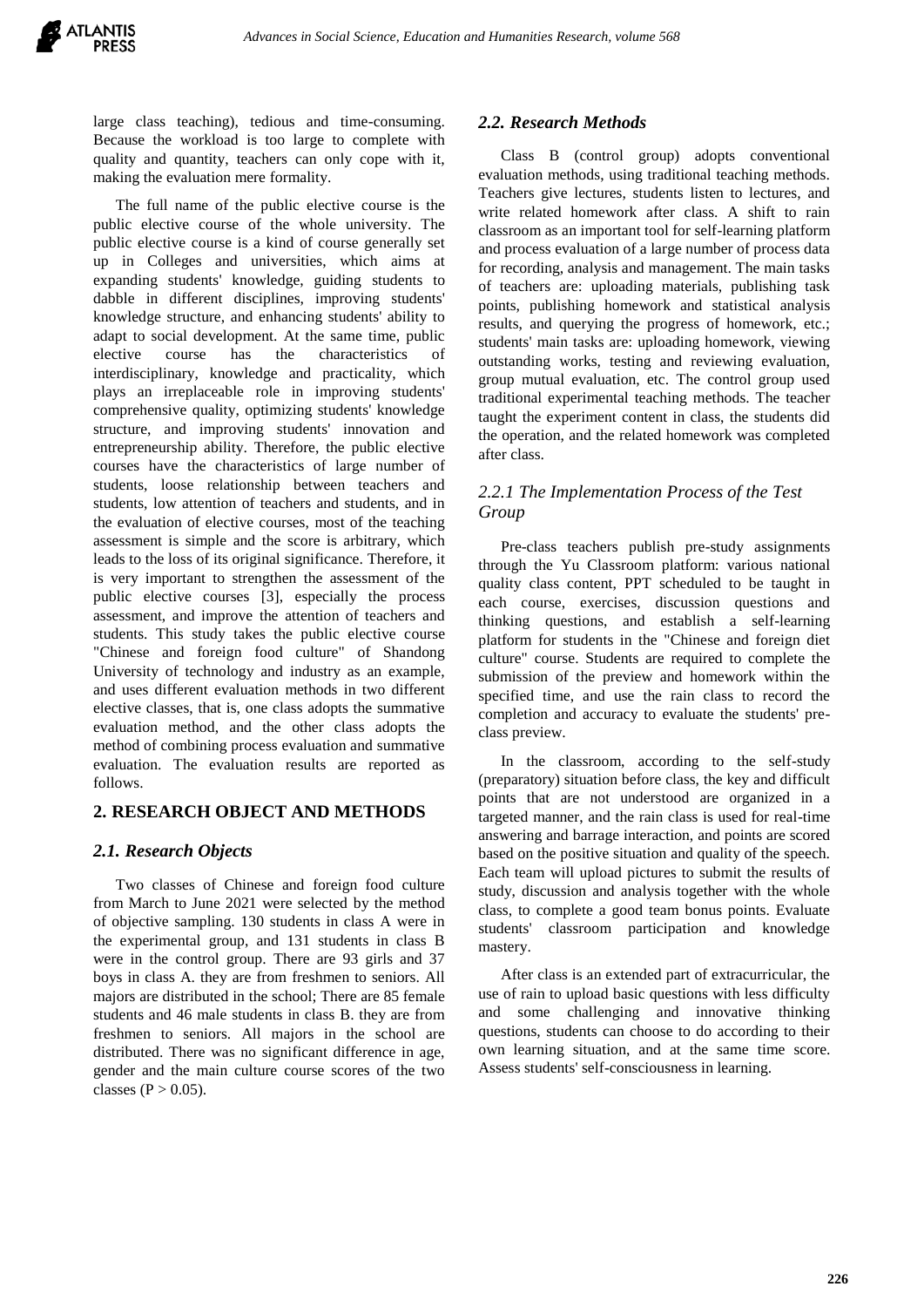

## *2.2.2 The Implementation Process of the Control Group*

The teacher teaches the learning content in class, students listen to the lecture to complete various classwork, and complete the homework after class. The teacher scores based on the completion of the homework.

### *2.2.3 Test Group Implementation Plan*



**Finding problems (Preview)**: send the course difficulties to students in advance by recording video, and ask the students to find out the problems pertinently, and find out whether they understand the knowledge points and find out the problems through the form of pre class homework.

**Problem solving (Classroom teaching)**: according to the students' mastery of the situation, targeted explanation, focus on clear levels, pay attention to the interaction between teachers and students in the teaching process, a variety of teaching methods.

**Understanding application (Review and application)**: use the rain class to release different difficulty questions for students to choose according to their own learning situation, and score at the same time. Combining with social reality to solve practical problems. Summarize the learning methods and learning thinking to improve the learning ability.

*2.2.4 Establishing Process Evaluation System*

The course assessment of the experimental group consists of five parts: preview, class participation, group work and after class development (Table 1).

| Evaluating<br>indicator | Concrete content                                                           | Proportion<br>(%) |
|-------------------------|----------------------------------------------------------------------------|-------------------|
| Preview                 | Preview according to the teaching content and judge by<br>preview homework | 20                |
| Classroom               | Judge through classroom teacher-student interaction,                       | 30                |
| participation           | rain classroom participation, etc.                                         |                   |
| Group work              | Teachers arrange group work according to the teaching                      | 25                |
|                         | content, and judge according to individual division of labor               |                   |
|                         | and completion                                                             |                   |
| After-school            | Individual assignments, according to the quality of the job                | 25                |
| expand contents         | is completed to score                                                      |                   |

**Table 1.** Process evaluation index system and composition

# *2.2.5 Design, Distribute and Collect the Questionnaire*

According to the research results of Wang Dandan [4] and Liu Ying et al. [5], a total of 261 students in class A and class B were given questionnaires through the questionnaire star, and 261 valid questionnaires were collected, with a recovery rate of 100%. The questionnaire survey included 10 objective questions

and 8 open questions, all of which were answered anonymously.

# **3. RESULTS**

# *3.1. Comparison of Test Group and Control Group*

All the scores of the first semester (experimental group: composed of process evaluation scores and final

The specific teaching links are divided into three modules: discovering problems, solving problems, and understanding applications. The implementation process is shown in Figure 1.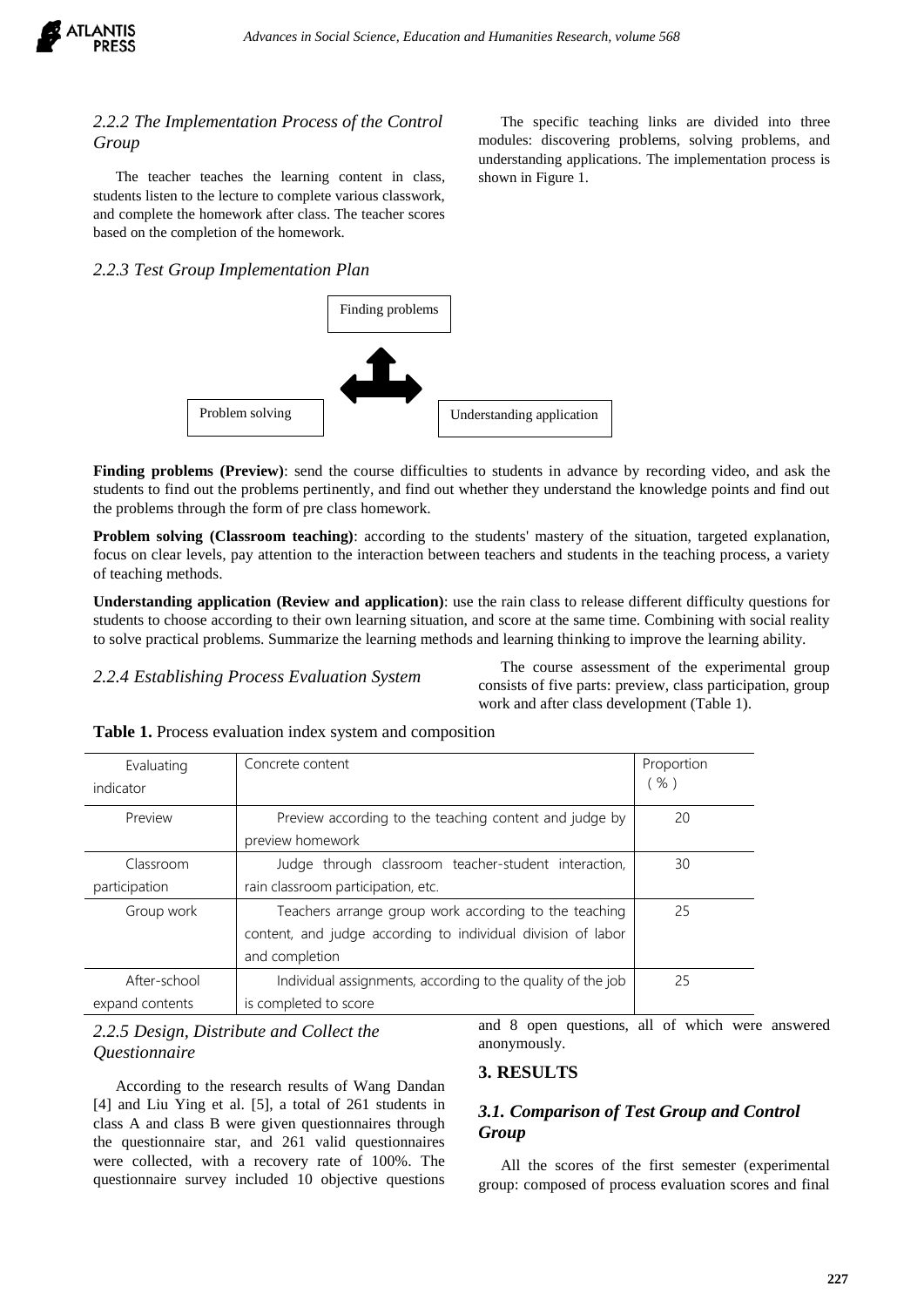

scores; The average score of the control group was  $(89.50 \pm 6.70)$ , and that of the experimental group was  $(85.33 \pm 8.58)$ . The difference between the two groups was statistically significant ( $t = 3.383$ ,  $P = 0.049$ ). It can be considered that the implementation of process evaluation improves students' academic performance.

# *3.2. Correlation Analysis of Experimental Report and Process Evaluation*

Pearson linear correlation was made between the scores of the experimental group and the process evaluation, and the results showed that they were moderately correlated  $(r = 0.738, P < 0.010)$ .

# *3.3. The Results of the Questionnaire of the Test Group*

The survey results showed that the experimental group was generally satisfied with the process evaluation of "Chinese and Foreign Food Culture". Among them, the satisfaction of "improving learning initiative and participation" was the highest, reaching 95.9%. It can be seen that the implementation of process evaluation is effective in cultivating students' learning enthusiasm and initiative [6]. The sexual aspect plays a positive role (Table 2).

|  |  |  | Table 2. Satisfaction survey of the test group's implementation of process evaluation |  |
|--|--|--|---------------------------------------------------------------------------------------|--|
|--|--|--|---------------------------------------------------------------------------------------|--|

| <b>Question content</b>                        | Satisfa | Ordi             | Dissatisfa     | Satisfaction |
|------------------------------------------------|---------|------------------|----------------|--------------|
|                                                | ction   | nary             | ction          | (% )         |
| Clarify the purpose of learning<br>and         | 121     | 9                | $\Omega$       | 93.1         |
| improve the interest of learning               |         |                  |                |              |
| learning<br>initiative<br>Improve<br>and       | 128     | $\Omega$         | $\overline{c}$ | 98.5         |
| participation                                  |         |                  |                |              |
| Improve the ability of autonomous              | 112     | 10 <sup>10</sup> | 8              | 86.2         |
| learning and inquiry ability                   |         |                  |                |              |
| Improve the ability of<br>information          | 119     | 8                | 3              | 91.5         |
| acquisition, processing and utilization        |         |                  |                |              |
| Improve the ability to analyze and solve       | 108     | 12               | 10             | 83.1         |
| problems                                       |         |                  |                |              |
| Improve the ability to understand and          | 120     | $\overline{7}$   | 3              | 92.3         |
| remember knowledge                             |         |                  |                |              |
| Improve teamwork and team spirit               | 116     | 5                | $\mathsf{Q}$   | 89.2         |
| Improving interpersonal communication          | 127     | 3                | $\Omega$       | 97.7         |
| and language skills                            |         |                  |                |              |
| Improve the ability of integrating theory      | 113     | 10 <sup>10</sup> | $\overline{7}$ | 86.9         |
| with practice and using the knowledge flexibly |         |                  |                |              |
| Promotion of comprehensive literacy            | 109     | 8                | 13             | 83.8         |

### *3.4. Feedback from Students*

At the end of the semester, we had a discussion with the students. The results show that the most satisfactory part of the process evaluation system is that the classroom interaction has greatly increased, and the barrage function of the rain classroom can let the students speak freely. The most dissatisfied link in the process evaluation system is that mobile phone calls or new information will affect the use of rain class, leading to the interruption of rain class. The biggest advantage of the traditional teaching method is that the teacher's explanation is clear and thorough, and the students' listening is easy. The biggest disadvantage of the traditional teaching method is that students passively accept knowledge, active participation is not strong, and

the final score evaluation cannot stimulate students' learning motivation. The ideal elective course in students' mind is to stimulate students' curiosity and solve practical problems by their own hands and brain. Objective and fair evaluation of experimental learning should effectively combine the process and results. Compared with the traditional experimental teaching method, students are more willing to accept the mixed teaching mode of online and offline process evaluation. It is true that the process evaluation should also be carried out from many aspects, and the software (APP) used can be more diversified to facilitate students to use during class.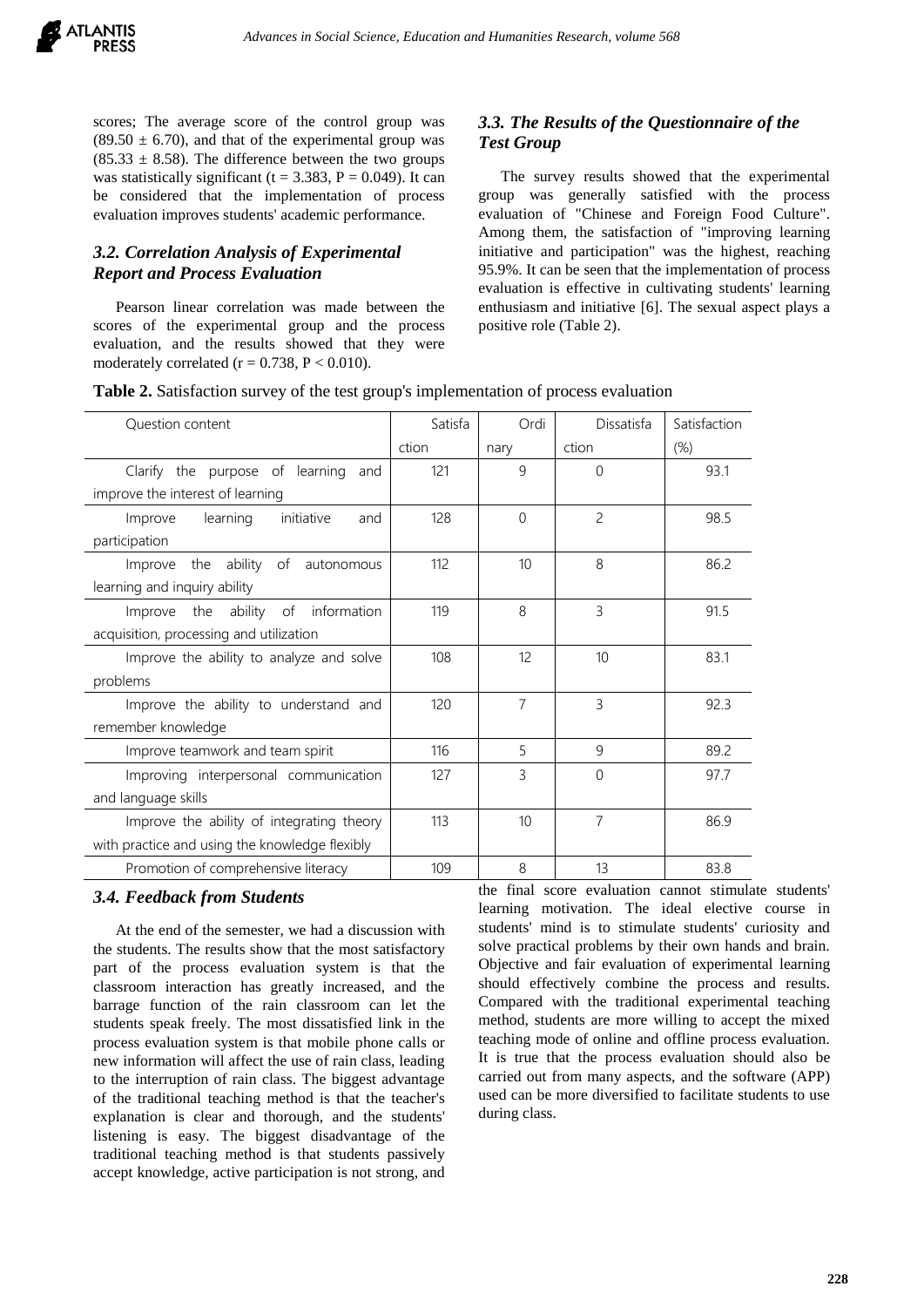

## **4. DISCUSSION**

# *4.1. Advantages of Process Evaluation*

The introduction of process evaluation in the public elective courses of the whole school can improve students' sense of participation, increase their learning enthusiasm and initiative, solve the problems of students' negative study weariness and inefficiency, give full play to students' individual strengths, and promote students' individualized learning. Change students 'long depended teacher "teaching" study habits, in order to "learn, will learn, enjoy learning" as the goal, to achieve the students "learn, will learn" instead of "church" of classroom values, cultivate students' thinking and learning independence Autonomy. In the process evaluation system, dynamic data such as preview time, classroom attendance, classroom performance, correct answer rate, number of speeches, and time spent can be easily managed by the Yu Classroom smart teaching tool. At the same time, Yu Classroom can timely feedback data such as learning situation, classroom performance and performance analysis to the head teacher and counsellor. Students with uncorrected learning attitudes and learning difficulties can promptly detect early warnings. Through heart-to-heart talks, teachers can greatly reduce the workload of teachers and improve management efficiency.

# *4.2. Problems in Process Evaluation and Solutions*

## *4.2.1. Problem*

Limited by the problems existing in the evaluation objective, the problem of "form greater than content" will appear in the evaluation process. For students, procedural evaluation is intuitively understood as "handing in more homework"; for teachers, procedural evaluation adds more workload to teaching. As a result, each teacher left multiple assignments, and students were struggling with various assignments every day, and the quality of the assignments could not be guaranteed. The vast majority of teachers did not give feedback on the assignments submitted by students in a timely manner, and could not achieve the purpose of evaluating teaching effects in a timely manner during the teaching process.

The final result of the current process evaluation is the usual grade which accounts for 60% of the student's total course grade. Due to changes in evaluation methods, most students' average grades are not low, so their overall grades have increased overall compared to previous years. However, there is a big discrepancy between the true mastery of knowledge and performance. The reason is closely related to the lack of systematic evaluation. Students are not clear about the status of the content of procedural evaluation in the overall structure of their knowledge, nor can they find problems in learning through timely feedback from teachers, and procedural evaluation cannot effectively promote the achievement of learning and teaching goals.

## *4.2.2. Solutions*

In view of the above problems, instructors should realize that the ultimate goal of process evaluation is to improve students' learning ability, enhance classroom participation, and ultimately achieve the goal of cultivating students' comprehensive ability. Therefore, they should pay attention to the training of content, the practice of key knowledge points, and the effect of learning. Observation at any time and feedback on students' learning effects. Therefore, the homework should be appropriate and in line with the actual situation of the students. Use a variety of methods to collect, arrange, collect, correct and organize the homework, and feedback the results to the students in time to improve the learning effect and ultimately improve the teaching effect.

The establishment of the evaluation system requires gradual exploration and practice, and corresponding adjustments are made to the problems of students according to the actual situation, especially the large number of public elective courses in the school, different majors and different educational backgrounds, the evaluation index system established in the course of teaching is even more important. Corresponding adjustments should be made according to the actual situation. In each semester, questions can be found through questionnaires and seminars according to the actual situation to gradually improve the existing index system, and ultimately achieve the goal of improving the teaching effect.

## **5. CONCLUSIONS**

In the exploration of the reform of the evaluation model of public elective courses in the school, a variety of evaluation methods have been used and the proportion of evaluation of the learning process has increased. Compared with the traditional summative assessment method, the addition of a procedural assessment mode can greatly improve students' enthusiasm for independent learning, deepen their understanding of basic knowledge, and improve teaching effects. However, in the actual operation process, process evaluation also has various problems, which needs to be improved continuously in the future teaching process to achieve better teaching results.